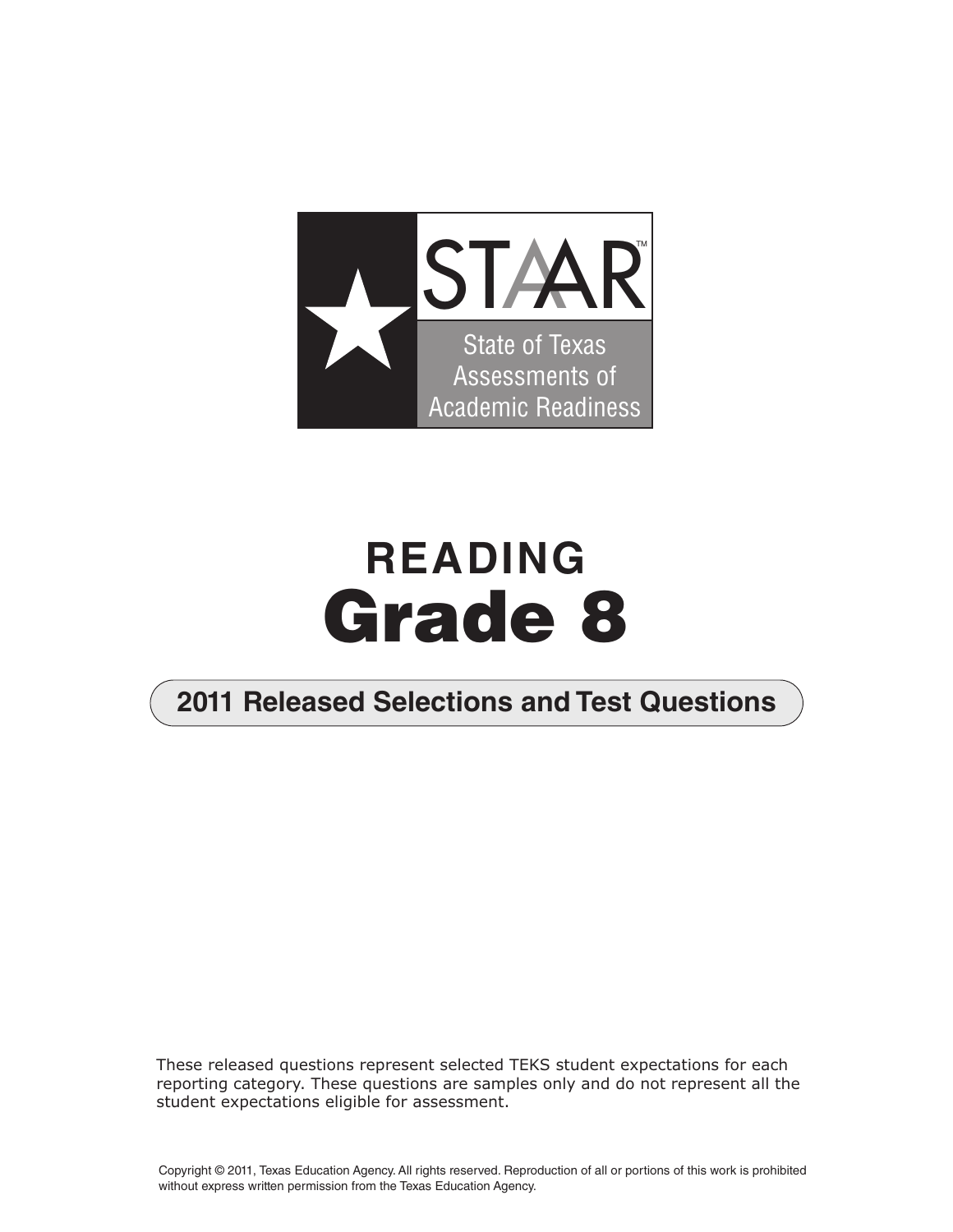**Read the selection. Then choose the best answer to each question.** 

## **Daylight Saving Time**

*by Scott Johnston* 

- *1* In the spring every year, people in many parts of the world set their clocks forward an hour—"spring forward"—to observe what is known as daylight saving time. In the fall, clocks are once again set back—"fall back" to their previous setting, known as standard time. While daylight saving time has done a good job of saving energy for part of the year, changing the clock back to standard time causes problems. The time has come to extend the benefits of daylight saving time to the entire year and end the trouble caused by changing time twice a year.
- *2* Daylight saving time is a good idea—and an old one. Benjamin Franklin, a person who valued thrift and ingenuity, introduced the idea in 1784. At the time Franklin was a resident of Paris, France, known as the City of Light. He noticed a strange thing—Parisians were wasting sunlight.
- *3* According to Franklin most Parisians rarely rose before noon. One morning, after a servant had failed to close the wooden shutters on Franklin's bedroom window the night before, Franklin was awakened suddenly at 6 A.M. by bright sunlight. He was struck by how silly it was to sleep when it was light and stay awake when it was dark. Franklin penned a humorous essay for the *Journal de Paris* pretending that he had just discovered that the sun rose so early.
- *4* In the essay Franklin explored the true costs—in terms of energy and money—of being awake when it was dark and asleep when it was light. Based on the number of households in Paris at the time, he calculated the number of candles used each night. Franklin concluded that turning clocks forward one hour in the spring would save the city of Paris today's equivalent of two hundred million dollars' worth of candles each year.
- *5* While people no longer rely on candles for light, they are still very interested in reducing their energy use. In 1973 the U.S. Department of Transportation estimated that daylight saving time saved at least 10,000 barrels of oil a day. Americans use even more energy today. The energy savings from a year-round daylight saving time would therefore be even greater. But the reasons for the savings remain the same: when there are more hours of daylight at the end of the day, people use natural light to do their work and other activities and use fewer lights and appliances.
- *6* Daylight saving time saves more than energy; it may also save lives. Studies in the United States and Great Britain found that traffic accidents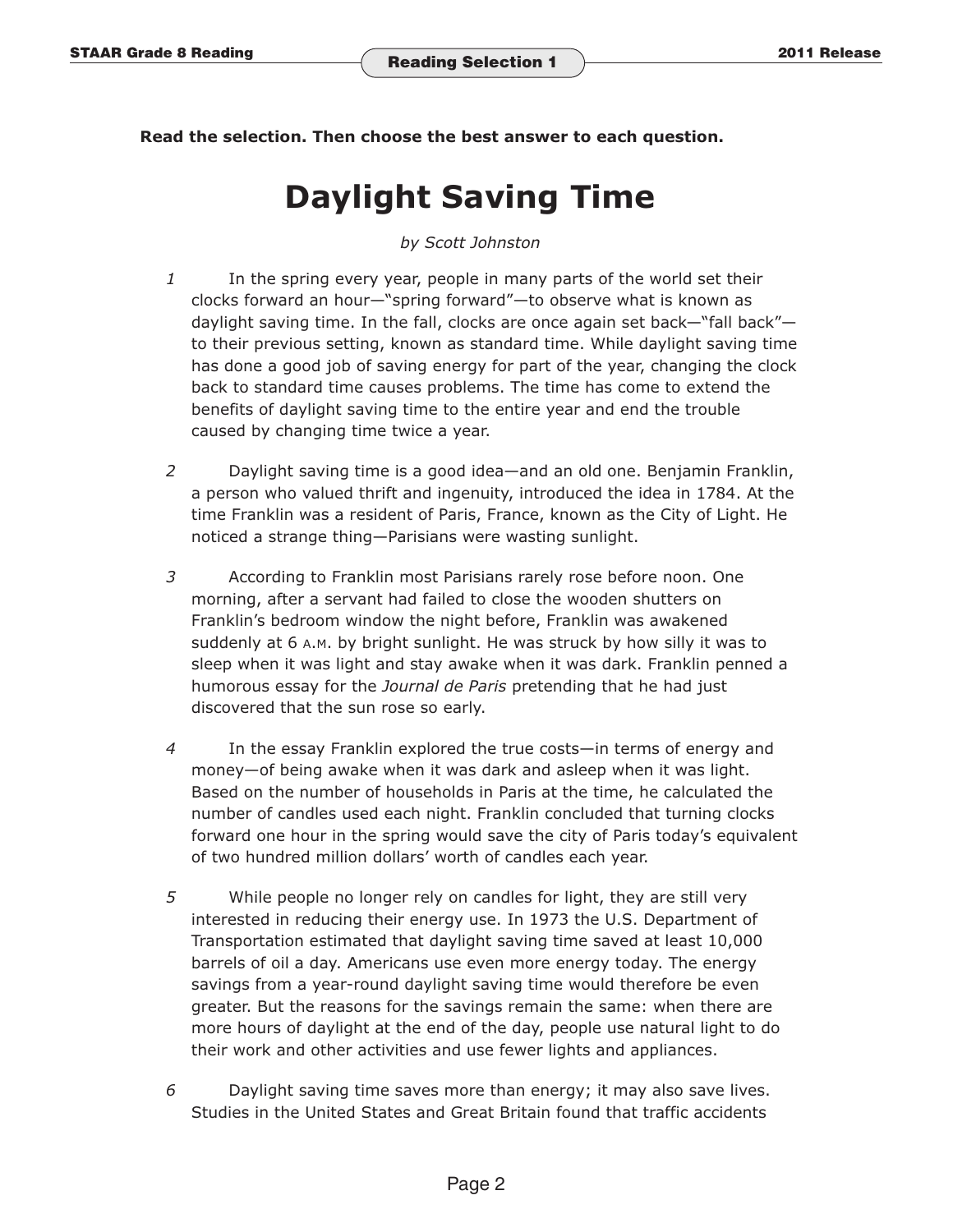decrease by about one percent during daylight saving time. When clocks shift back to standard time, pedestrian fatalities increase dramatically. Carnegie Mellon University researched these kinds of deaths in the month after daylight saving time ends. They found that for every mile walked, the risk of being involved in a fatal accident jumped 186 percent. These findings could be the result of people becoming tired and careless because of the schedule change. They could also be the result of the increased darkness. Although the reasons are unclear, the results are evident: keeping daylight saving time year-round would likely prevent untold numbers of injuries.

- *7* Daylight saving time also reduces crime. A study done by the U.S. Department of Transportation shows that violent crime drops 10%–13% during daylight saving time. This may be because crime is more likely to happen in the dark. During daylight saving time more people arrive home when it is still light, spending less time on the streets in the dark.
- *8* Daylight saving time has been a popular idea since its implementation in 1918. In fact, by 1966 about 100 million Americans were observing daylight saving time based on their local laws. Because these laws were different, however, not everyone observed daylight saving time at the same time. To end the confusion and to create one consistent pattern across the country, Congress intervened. In 1966 President Lyndon Johnson signed a law that established a uniform system of daylight saving time throughout the United States and its territories. However, the law allowed states to be exempt if their legislatures voted to keep the entire state on standard time. (Currently, Arizona and Hawaii are the only states that do not observe daylight saving time.) The newly enacted law stipulated that daylight saving time would last for six months each year.



Daylight Saving Time in the United States, 2010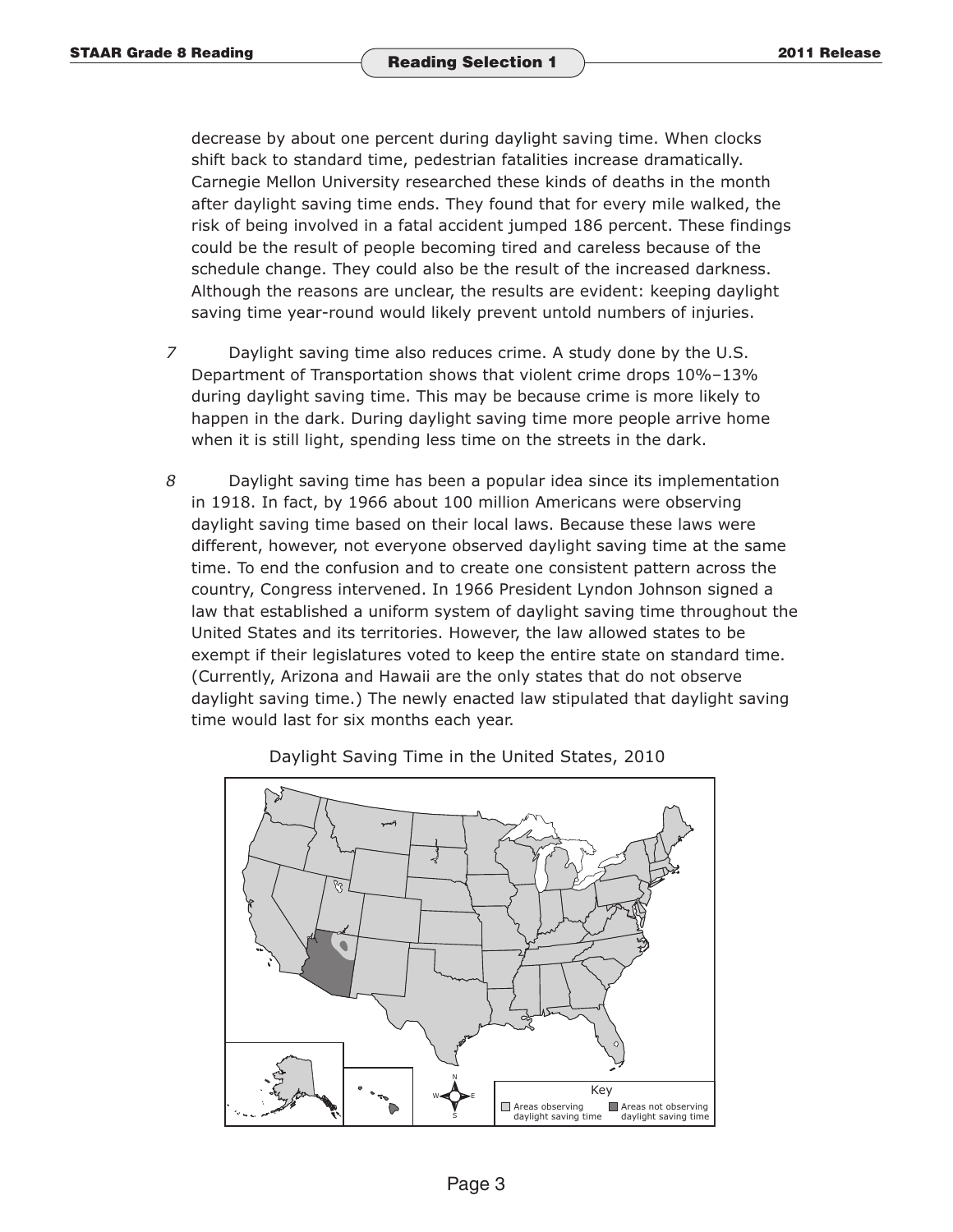*9* Twenty years later, in 1986, Congress extended daylight saving time by almost a month. In 2005 Congress again extended daylight saving time by nearly another month. Daylight saving time now lasts for almost eight months, leaving just four months of the year on standard time. If Congress is going to continue extending daylight saving time, it just makes sense that daylight saving time, a year-round, energy-saving change to our clocks, should be the only time in the United States.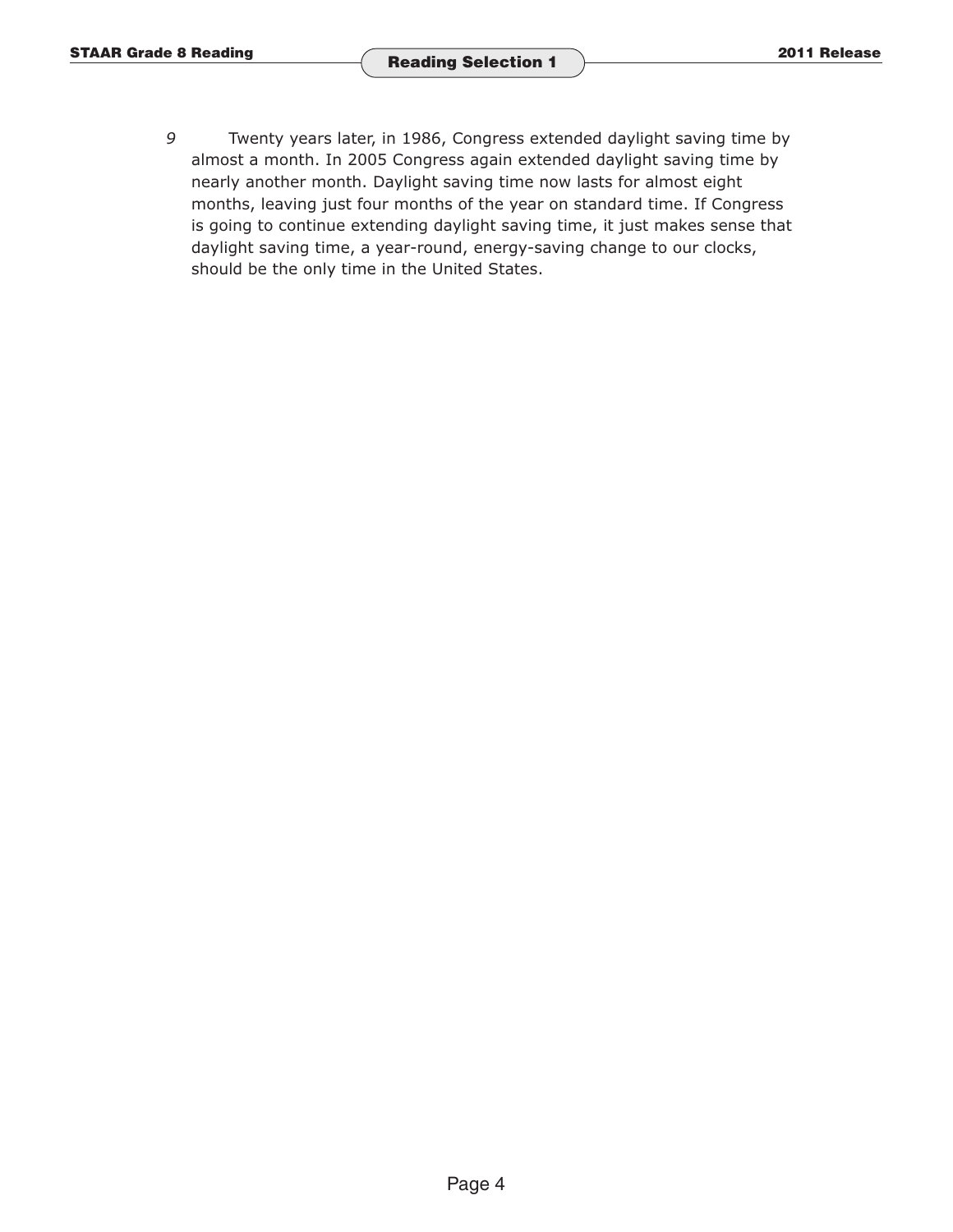- **1** The author of this selection thinks that  $-$ 
	- **A** turning the clocks back continues to make people tired
	- **B** keeping the clocks set to daylight saving time for the whole year is a good idea
	- **C** conserving electricity has been important to Congress for many years
	- **D** more laws restricting energy consumption should be passed

- **2** The author uses the first paragraph mostly to
	- **A** identify the source of his claims
	- **B** provide definitions of complex terms
	- **C** present the position of his argument
	- **D** reveal the solution to a problem

- **3** Why does the author include paragraphs 2 and 3?
	- **A** To share a humorous story about daylight saving time
	- **B** To explain to the reader how daylight saving time benefited the city of Paris
	- **C** To support the claim that daylight saving time saves money
	- **D** To help the reader understand where the idea for daylight saving time originated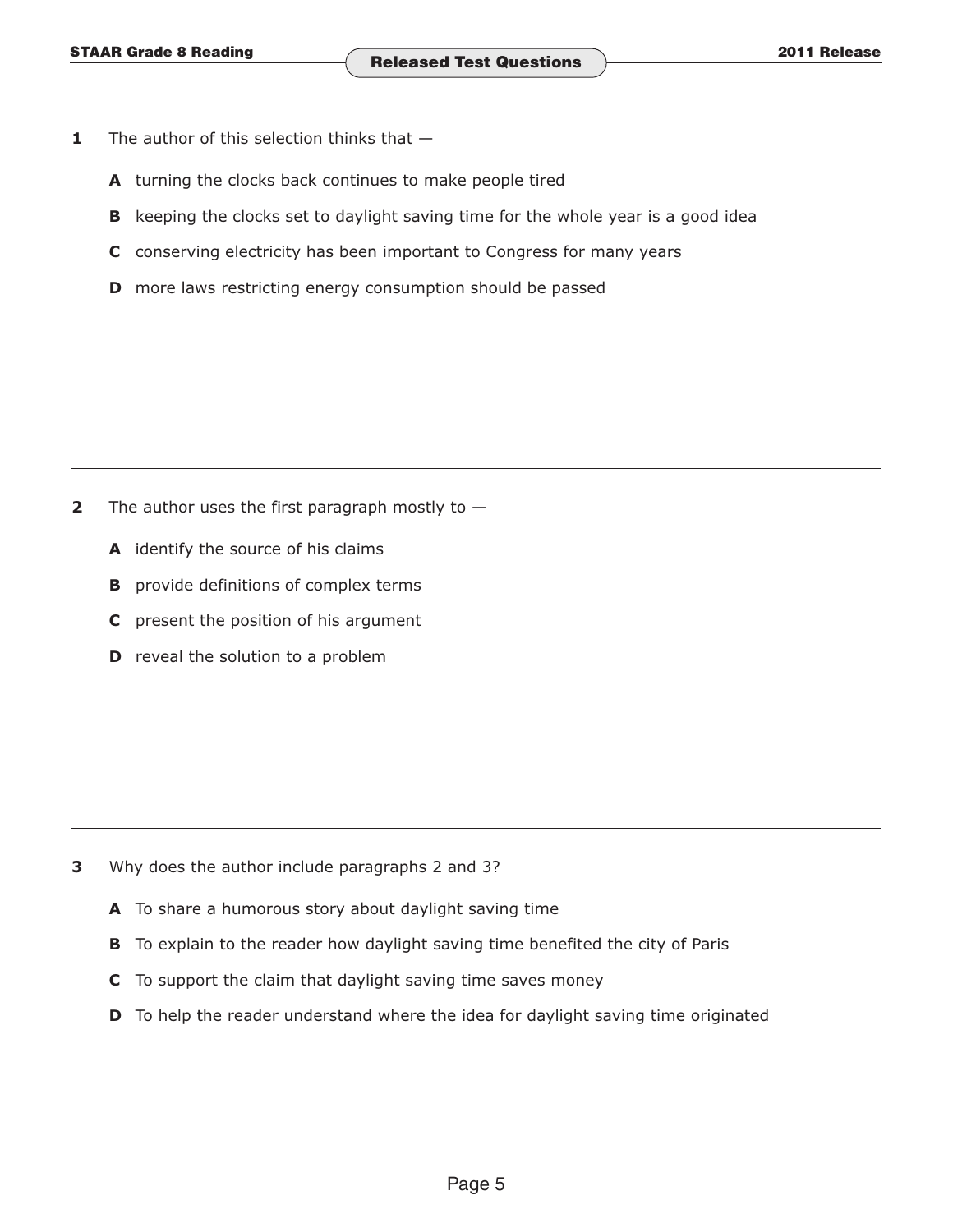- **4** The author supports each of his arguments with  $-$ 
	- **A** results from research studies about the effects of changing the time
	- **B** personal experiences related to changing the clock twice a year
	- **C** facts about the history of daylight saving time
	- **D** quotes from Benjamin Franklin on the subject of changing the time

**5** Which idea from paragraph 6 does the author base on an assumption?

- **A** Great Britain has fewer traffic accidents during the period of daylight saving time.
- **B** The risk of injury increases during standard time if a person is walking.
- **C** More injuries occur in darkness than in daylight, according to research.
- **D** People on the streets were tired and careless because of the change in time.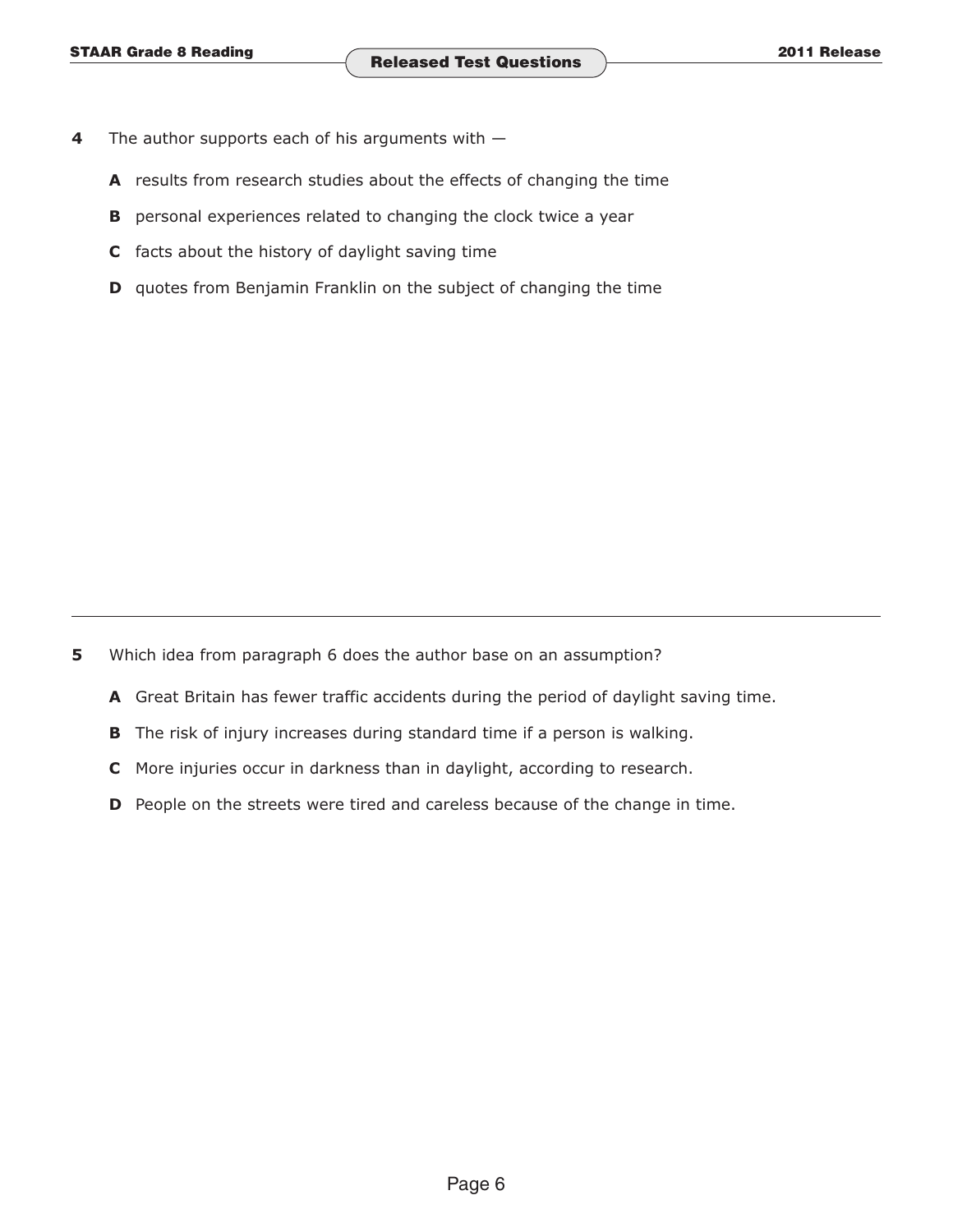- **6** What is the best summary of the selection?
	- **A** Thanks to Benjamin Franklin's realization that people were wasting natural sunlight, daylight saving time was created. The benefits of daylight saving time include energy conservation, human safety, and crime reduction. Therefore, daylight saving time should become our nation's standard time.
	- **B** In the spring of each year, clocks are set forward to extend daylight hours, and in the fall clocks are set back to their previous setting, which is standard time. Having extended daylight hours allows a greater number of people to work more efficiently.
	- **C** First enacted by Congress in 1918, daylight saving time is a standard practice for most of the United States. Arizona and Hawaii should start observing daylight saving time as well. Congress has also extended the time period of daylight saving time beyond the initial six months.
	- **D** Benjamin Franklin and other Parisians used to stay up late and then sleep until noon the next day. One morning when Franklin was awakened at 6 A.M., he realized that the wasted sunlight was costing the city millions of dollars in candles.

- **7** Why is the map included at the end of the selection?
	- **A** To indicate which areas of the country benefit most from observing daylight saving time
	- **B** To highlight which states support the idea of extending daylight saving time
	- **C** To show which states were the first to implement daylight saving time
	- **D** To illustrate that the majority of the country observes daylight saving time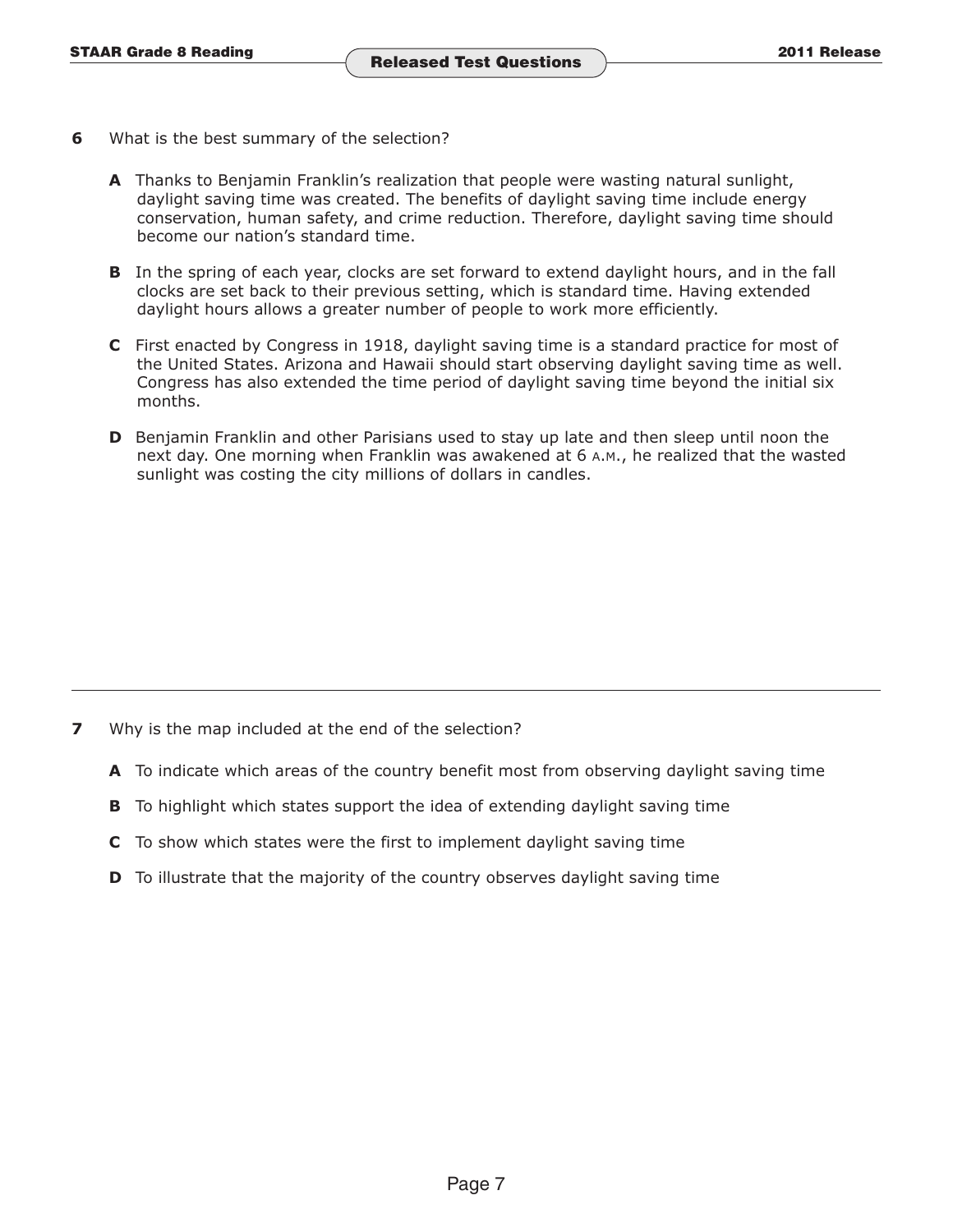**Read the selection and choose the best answer to each question.** 

## *from* **You're a Good Man, Charlie Brown**

- *1* [*Linus is settled in front of the TV. Lucy enters and watches with him for a moment.*]
- 2 **LUCY:** Okay, switch channels.
- **3 LINUS:** Are you kidding? What makes you think you can come right in here and take over!
- *4* **LUCY:** [*Holding out her hand.*] These five fingers individually are nothing. But when I curl them together into a single unit they become a fighting force terrible to behold.
- *5* **LINUS:** Which channel do you want? [*He looks at his hand.*] Why can't you guys get organized like that?
- *6* **LUCY:** Linus, do you know what I intend? I intend to be a queen. When I grow up I'm going to be the biggest queen there ever was, and I'll live in this big palace with a big front lawn and have lots of beautiful dresses to wear. And when I go out in my coach, all the people . . .
- *7* **LINUS:** Lucy.
- 8 **LUCY:** . . . all the people will wave and I will shout at them, and . . .
- 9 **LINUS:** Lucy, I believe "queen" is an inherited title.
- *10* [*Lucy is silent.*]
- *11* **LINUS:** Yes, I'm quite sure. A person can only become a queen by being born into a royal family of the correct lineage so that she can assume the throne after the death of the reigning monarch. I can't think of any possible way that you could ever become a queen.
- *12* [*Lucy is still silent.*]
- 13 **LINUS:** I'm sorry, Lucy, but it's true.
- 14 **LUCY:** [Silence, and then.] . . . and in the summertime I will go to my summer palace and I'll wear my crown in swimming and everything, and all the people will cheer and I will shout at them . . . [*Her vision pops.*] What do you mean I can't be a queen?
- *15* **LINUS:** It's true.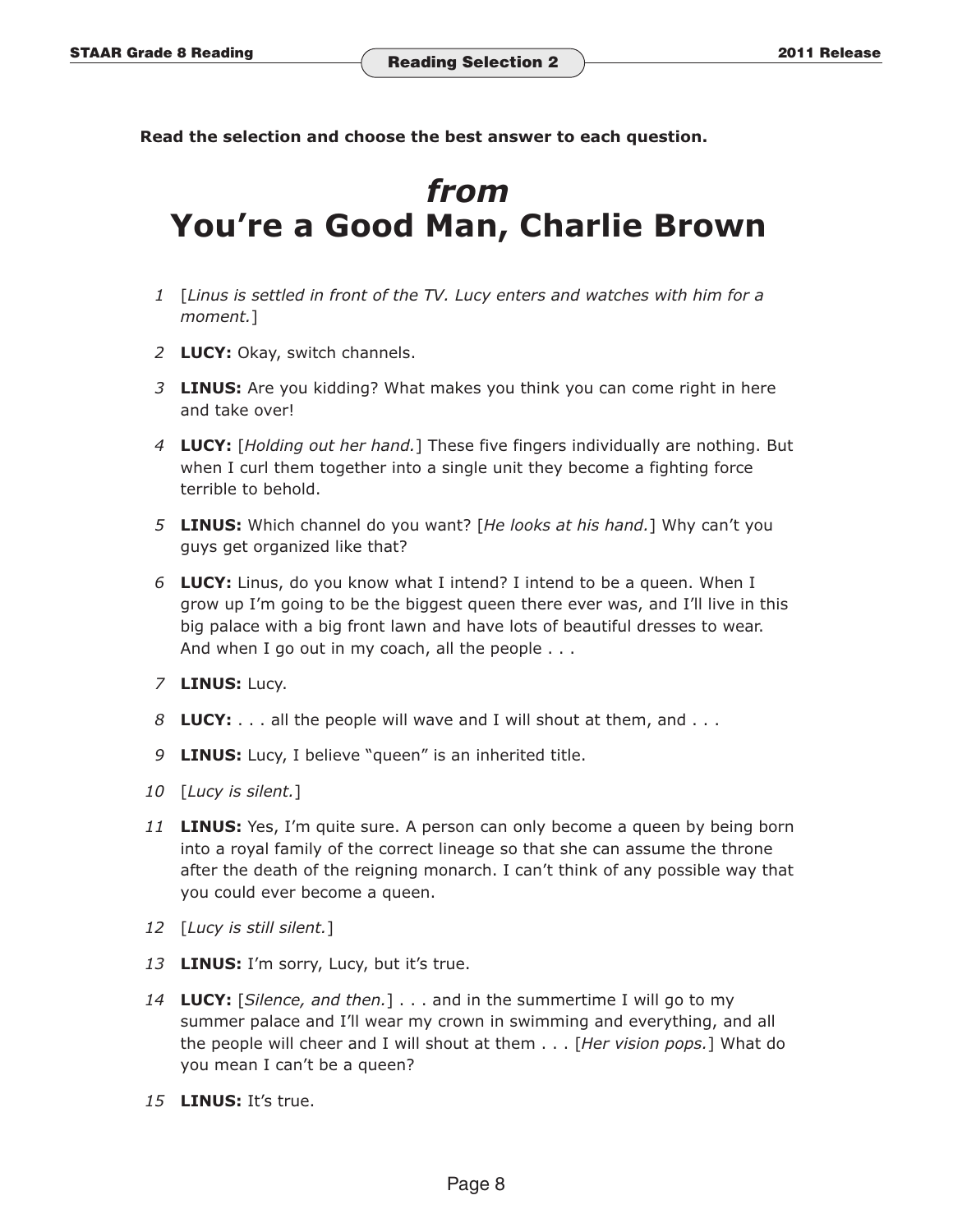- 16 **LUCY:** There must be a loophole. This kind of thing always has a loophole. Nobody should be kept from being a queen if she wants to be one. IT'S UNDEMOCRATIC!
- *17* **LINUS:** Good grief.
- *18* **LUCY:** It's usually just a matter of knowing the right people. I'll bet a few pieces of well-placed correspondence and I get to be a queen in no time.
- 19 **LINUS:** I think I'll watch television. [He returns to the set.]
- 20 **LUCY:** I know what I'll do. If I can't be a queen, then I'll be very rich. I'll work and work until I'm very very rich, and then I will buy myself a queendom.
- 21 **LINUS:** Good grief.
- *22* **LUCY:** Yes, I will buy myself a queendom and then I'll kick out the old queen and take over the whole operation myself. I will be head queen. And when I go out in my coach, all the people will wave, and I will . . . I will . . .
- *23* [*She has glanced at the TV set and become engrossed. Pretty soon Linus turns and looks at her.*]
- 24 **LINUS:** What happened to your queendom?
- 25 **LUCY:** Huh?
- 26 **LINUS:** What happened to your queendom?
- 27 **LUCY:** Oh, that. I've given it up. I've decided to devote my life to cultivating my natural beauty.
- *28* [*As Linus looks at her in disbelief, the scene disappears into blessed darkness.*]

From YOU'RE A GOOD MAN, CHARLIE BROWN by Clark Gesner, copyright © 1967 by Clark Gesner. Copyright © 1965, 1966, 1967 by Jeremy Music, Inc. Used by permission of Random House, Inc.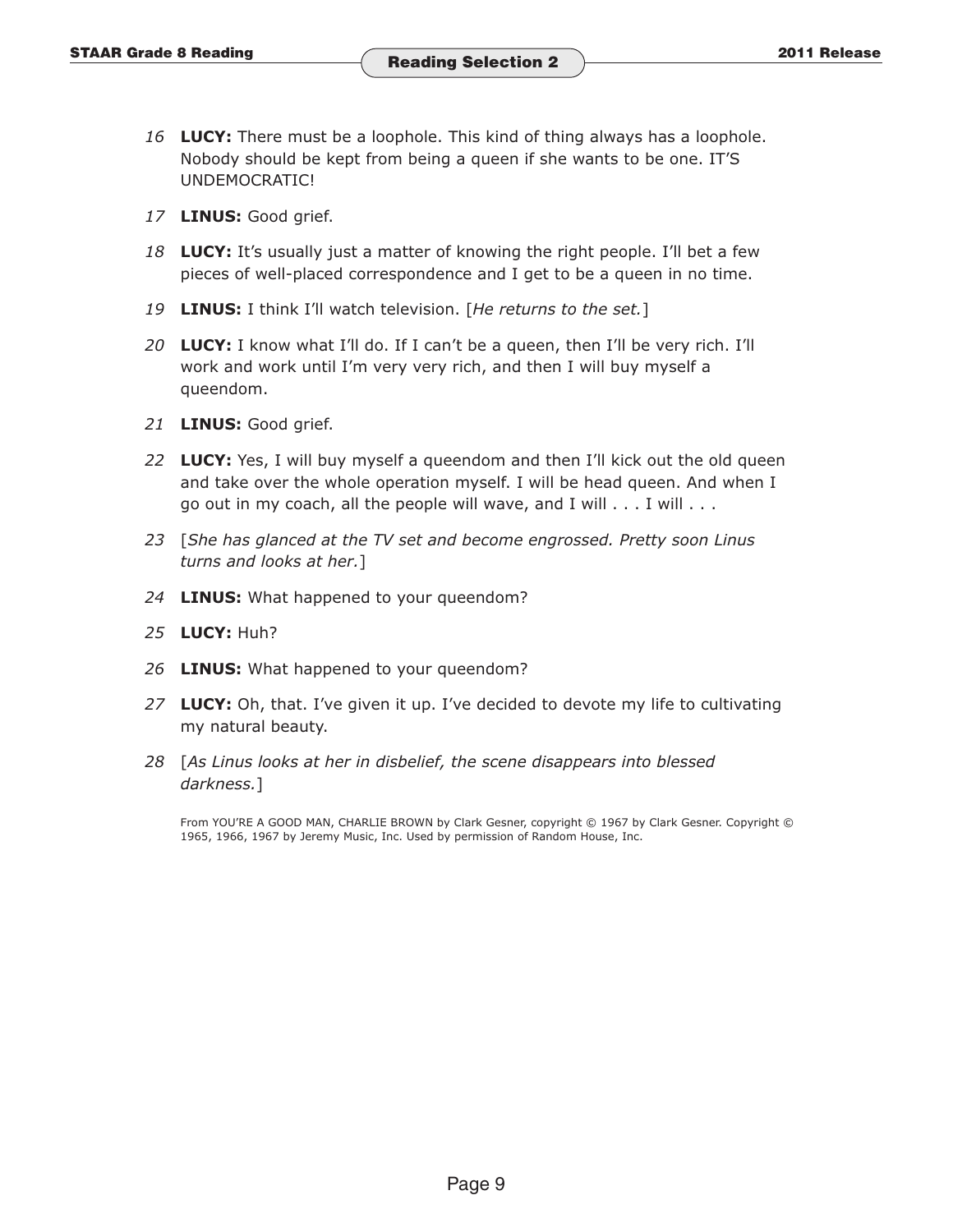- **1** Which line from the play suggests that Linus does not take Lucy very seriously?
	- **A LINUS:** What happened to your queendom?
	- **B LINUS:** Lucy, I believe "queen" is an inherited title.
	- **C LINUS:** I think I'll watch television. [*He returns to the set.*]
	- **D LINUS:** What makes you think you can come right in here and take over!

**2** What can the reader conclude about Linus and Lucy from their dialogue?

- **A** They know how to irritate each other.
- **B** They hope to be important when they grow up.
- **C** They have a close relationship.
- **D** They often change their minds about what they want.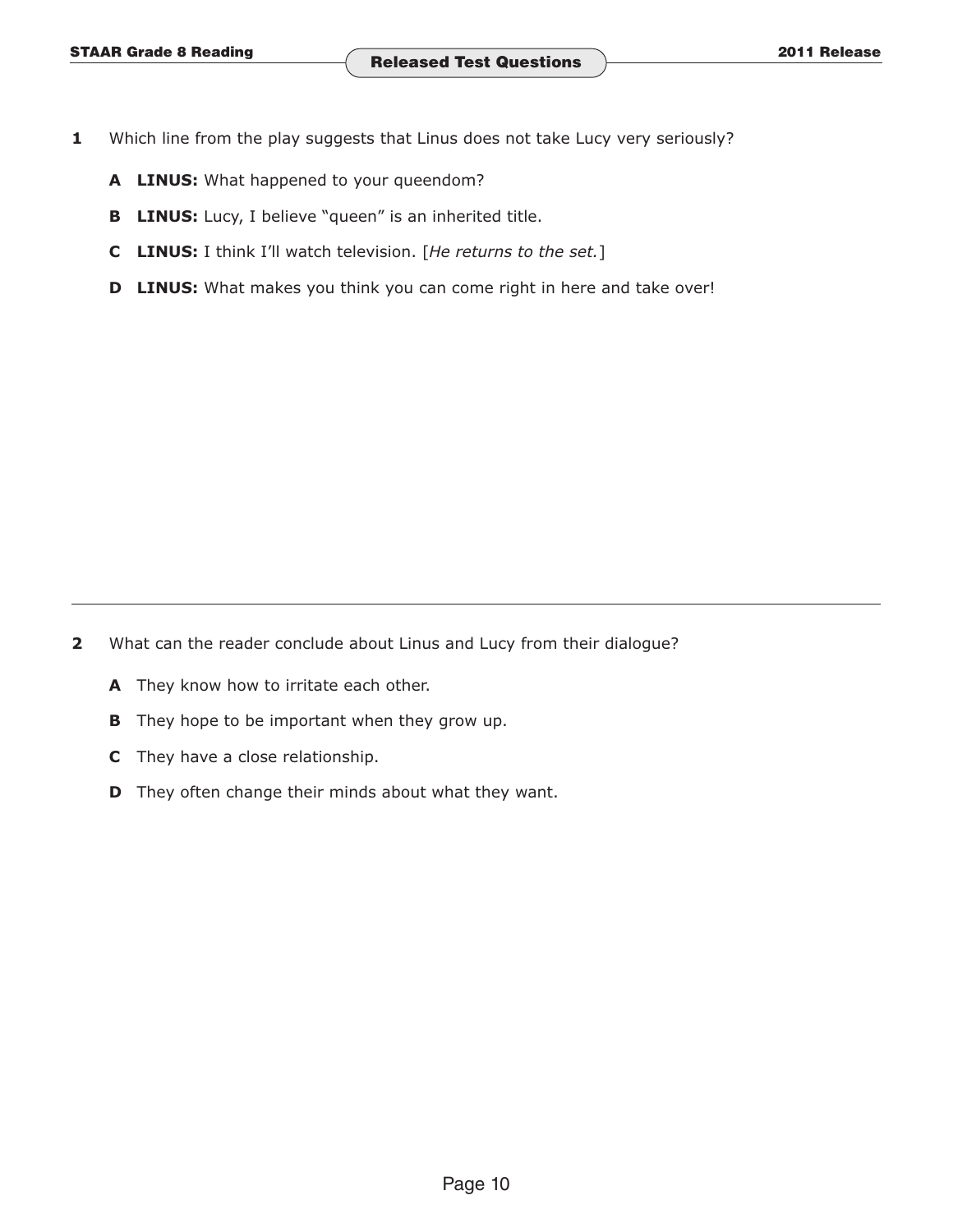- **3** Based on the dialogue in paragraphs 6 through 15, how does Lucy first respond when Linus tells her she cannot be a queen?
	- **A** She becomes furious at him.
	- **B** She ignores him.
	- **C** She tries to think of solutions.
	- **D** She becomes disappointed.

**4** Read the line from the excerpt.

**LINUS:** [*He looks at his hand.*] Why can't you guys get organized like that?

The playwright includes this line in order to  $-$ 

- **A** reveal character
- **B** advance the plot
- **C** create suspense
- **D** add humor

- **5** What do paragraphs 12 through 18 suggest about Lucy?
	- **A** She is realistic about reaching her goal.
	- **B** She is determined to reach her goal.
	- **C** She is having fun annoying Linus.
	- **D** She is smarter than Linus.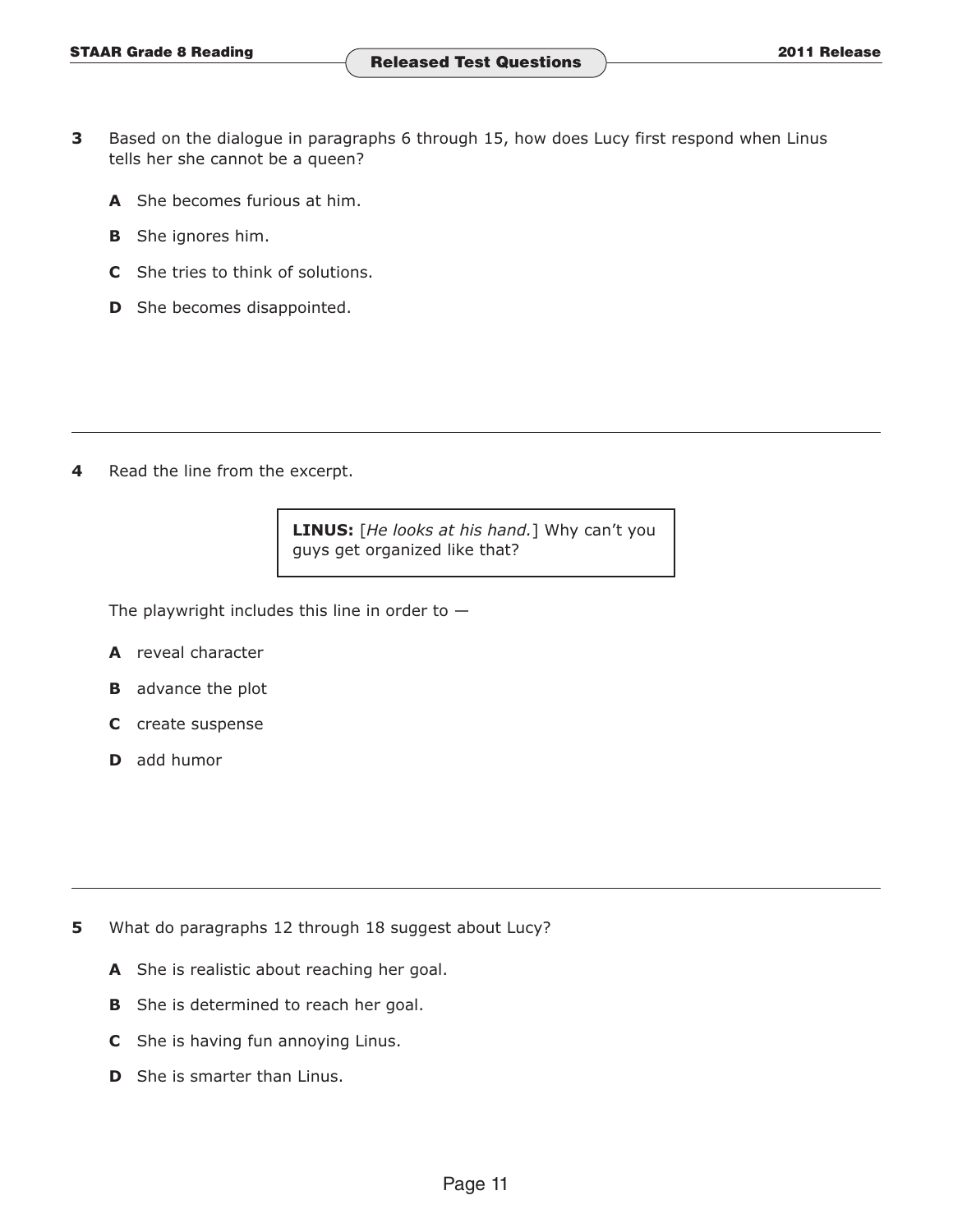- **6** How does Linus deal with the knowledge that Lucy is bossy?
	- **A** He ignores her request to change the channel.
	- **B** He laughs at her behind her back.
	- **C** He hopes he can one day be like her.
	- **D** He challenges her with facts.

- **7** The details used to describe Lucy's ideas about becoming a queen are included to  $-$ 
	- **A** demonstrate that Lucy has a vivid imagination
	- **B** encourage readers to embrace their own dreams
	- **C** emphasize the difference between Lucy and Linus
	- **D** suggest that Lucy's fantasy could come true

- **8** What is the best summary of the excerpt?
	- **A** Lucy asks Linus to change the channel on the TV. She then describes how she will grow up to be a great queen. She will live in a palace, ride in a coach, and have many beautiful dresses to wear.
	- **B** Lucy demands that Linus switch TV channels and then tells him about her fantasy of becoming a powerful queen. Linus points out that "queen" is an inherited title. Lucy argues but eventually loses interest in the idea.
	- **C** Lucy talks to Linus as he watches TV. She tells him that she wants to be a queen when she grows up. Linus points out that a person must be born into royalty to be a queen.
	- **D** Lucy tells Linus her dream of becoming a queen one day. Linus says that this will most likely never happen. Lucy is upset by his words but finally accepts that what he says is true.